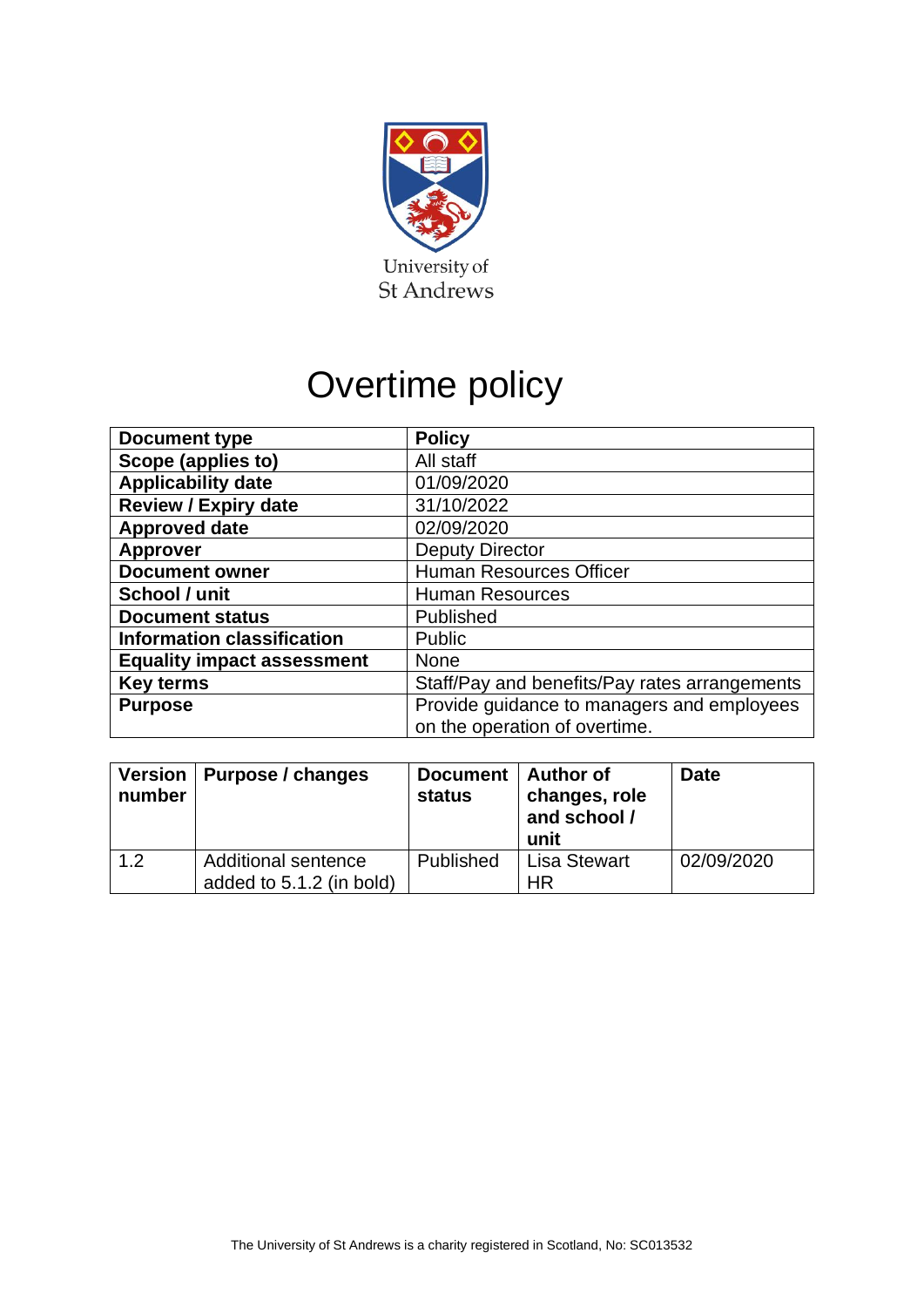## **1. Purpose**

- 1.1 This policy is intended to provide guidance to managers and employees on the operation of overtime to ensure that arrangements do not negatively impact either the employee or the University.
- 1.2 There is no contractual entitlement to overtime working and all overtime must be authorised in advance.

## **2. Scope**

- 2.1 This policy applies to all employees paid within Grades 1 to 6 of the University's pay structure.
- 2.2 This policy does not apply to the University's stand-by and on-call arrangements for which separate guidance applies.

### **3. General principles**

- 3.1 Overtime will be voluntary.
- 3.2 Before overtime is undertaken, its extent must be agreed between the manager and the employee who will be doing the overtime. As part of this discussion, there will be an agreement regarding the mode of reimbursement, i.e. time off in lieu or overtime payment.
- 3.3 While the duration of overtime will normally be agreed beforehand, it is recognised that, in certain circumstances, it is difficult to predict the exact length of overtime, e.g. in the Residences/Estates where, for example, an event may run over.
- 3.4 Overtime is defined as hours worked in excess of the basic full-time weekly hours of work (36.25 hours per week) irrespective of the days worked. Where part time staff work more than their normal contracted hours but less than the full-time hours, the additional hours are payable at their standard rate of pay.
- 3.5 When asking a member of staff to work overtime, the Working Time Regulations 1998 must be considered. These guidelines state that an individual should not work more than 48 hours per week on average. (Further guidance on the application of the Regulations is available from the relevant [HRBP\)](https://www.st-andrews.ac.uk/hr/businesspartner/).

### **4. Time off in Lieu**

4.1 Employees who have agreed to take time off in lieu will receive this at plain time irrespective of when the overtime is worked i.e. if an employee works one additional hour, they will be entitled to take one hour off in lieu.

### **5. Payment of Overtime**

- 5.1 Compensation for paid overtime shall be as follows:
- 5.1.1 Monday Sunday: time and a half (once 36.25 (full time) hours have been worked).
- 5.1.2 Employees entering their 6th and 7th day of continuous working will be paid at time and a half regardless of whether or not they are part time or have reached the 36.25-hour ceiling.